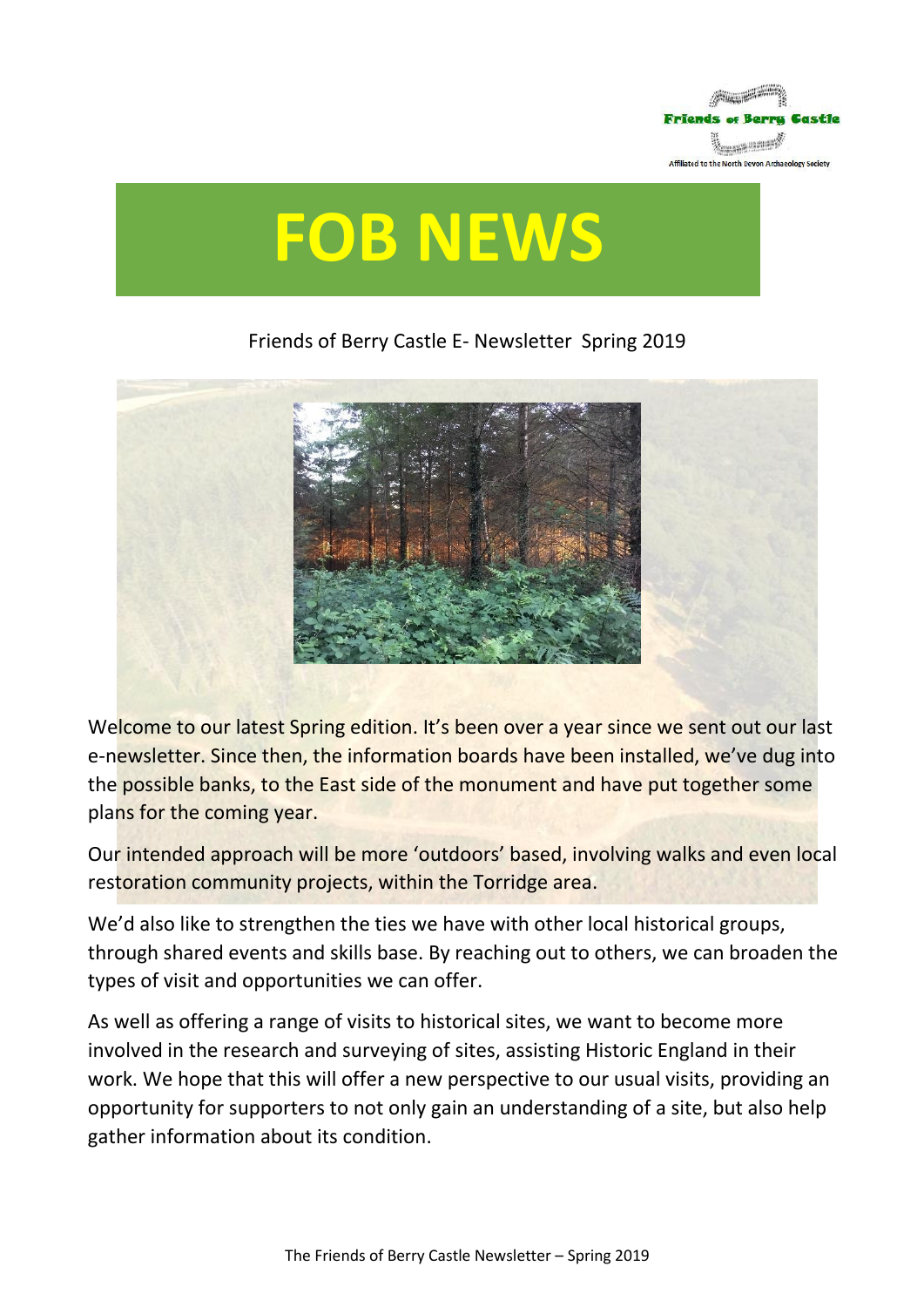#### **Historic England Site Survey Training**

On *Monday 11th March*, we will be running site survey training, for anyone who wishes to be involved in assisting Historic England with their monitoring of monuments. The training will be all day, from 10am at Bishop Tawton village hall. The morning will consist of the theory, whilst the afternoon will be the practical side, at Codden Hill. We'll be frequenting the local pub for lunch. If you would be interested, please drop us an email at *[berrycastle1@outlook.com](mailto:berrycastle1@outlook.com)*

#### **Site Maintenance**

Clinton Devon Estates have kindly helped us out, by clearing the vegetation within the site, allowing us to begin this year's maintenance programme.

If you are feeling energetic, then maybe one of our site maintenance mornings would be of interest to you. We intend to begin every Tuesday, 10am – 1pm, **from the 5th March**, where the focus will be on removing saplings from the monument. It's fairly easy work, for any age or fitness level and volunteers will be gratefully received. Just bring some gardening gloves and a flask and join our dedicated team in the fresh air. For those who are working during the week, we will be organising further weekend working parties on the **last Sunday of each month, starting on the 31st March, 10am – 1pm**. Please let us know, if you intend to join us, so we have an idea of numbers and also, we can let you know if we have to cancel. Details will be on our 'events' page on our website.

#### *[www.berycastlehuntshaw.com](http://www.berycastlehuntshaw.com/)*

We held our AGM at the Cranford Inn. Thank you to everyone who supported this. We used this as an opportunity to share our ideas and discuss how supporters wanted the group to move forward, this coming year. If you weren't able to make the meeting, we would still value any comments or ideas you have. Please let us know your thoughts, by contacting us at *[berrycastle1@outlook.com](mailto:berrycastle1@outlook.com)*

## **Election of Officers and Committee Members**

Simon Carroll re-elected Chairman. Audrey Alimo re-elected Vice Chair. Linda Thomas re-elected as Treasurer. Emma Barrow resigned as Secretary, this post to be managed jointly by Simon and Audrey. Michael Barrow Ann White